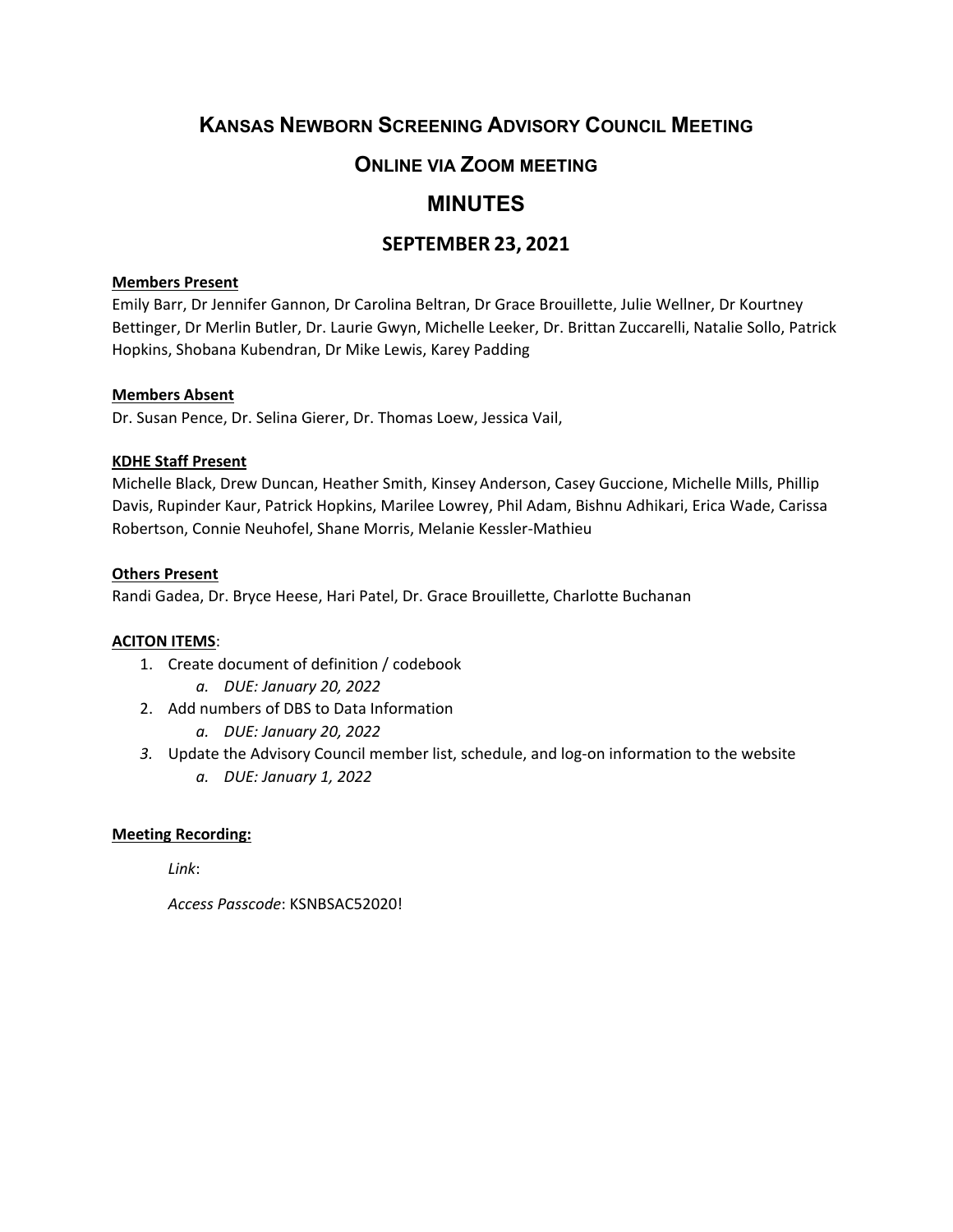## **Minutes**

- 1. Housekeeping
	- a. Attendees answered icebreaker question in the chat
	- b. Approval of previous minutes (with no edits): Dr. Lewis moved to approved and Dr. Bettinger seconded.
- 2. Review of action items
	- a. Committee to send feedback and questions about adding a breastfeeding question to the NBS

## *i. DUE: May 31, 2021 –* **Feedback rcv'd**

- b. Committee to send feedback on new format of data discussion (data presented with context of program activities). Is this better or too much information? Any changes to the format that you would like to see?
	- *i. DUE: May 31, 2021* **Feedback rcv'd**
- c. Committee to review and provide feedback on new Invalid Specimen Parent Letter *i. DUE: June 1, 2021* – **Feedback rcv'd, in translation process**
- d. Committee to respond with any suggestions for the new website
	- *i. Due: June 30, 2021* **No Feedback rcv'd**
- e. Kinsey to add question about meeting format (in person, hybrid, virtual) to next AC survey

## *i. Due: July 23, 2021* – **N/A as we have gone back to Telecommuting**

- 3. Follow Up Updates
	- a. Legislation/Regulations
		- i. Beginning of process
		- ii. Will be a long process
	- b. Breastfeeding and NBS
		- i. Conversation ongoing
	- c. Staffing
		- i. Screening and Surveillance Support Specialist
		- ii. Screening and Surveillance Admin Asst
			- 1. Roles are to Support NBS, POS, Birth Defects
		- iii. KHEL
			- 1. 2 Temps to fill open positions
			- 2. 3<sup>rd</sup> Temp will be added
			- 3. Vishnu, new KHEL on line employee
			- 4. Carissa Robertson KHEL Quality Insurance Officer

#### 4. Data Discussion

- a. Feedback rcv'd Review timeliness at every meeting
- b. Collection Age
- c. Transit Time
	- i. Days and Hours
	- ii. Decrease in 2020 due to Courier Project
	- iii. Increase from late 2020 to early 2021 due to Education position transition
	- iv. Decrease in March 2021 due to adding FedEx shipping labels to Courier Project
	- v. Increase due to staffing difficulties at facilities possible COVID impact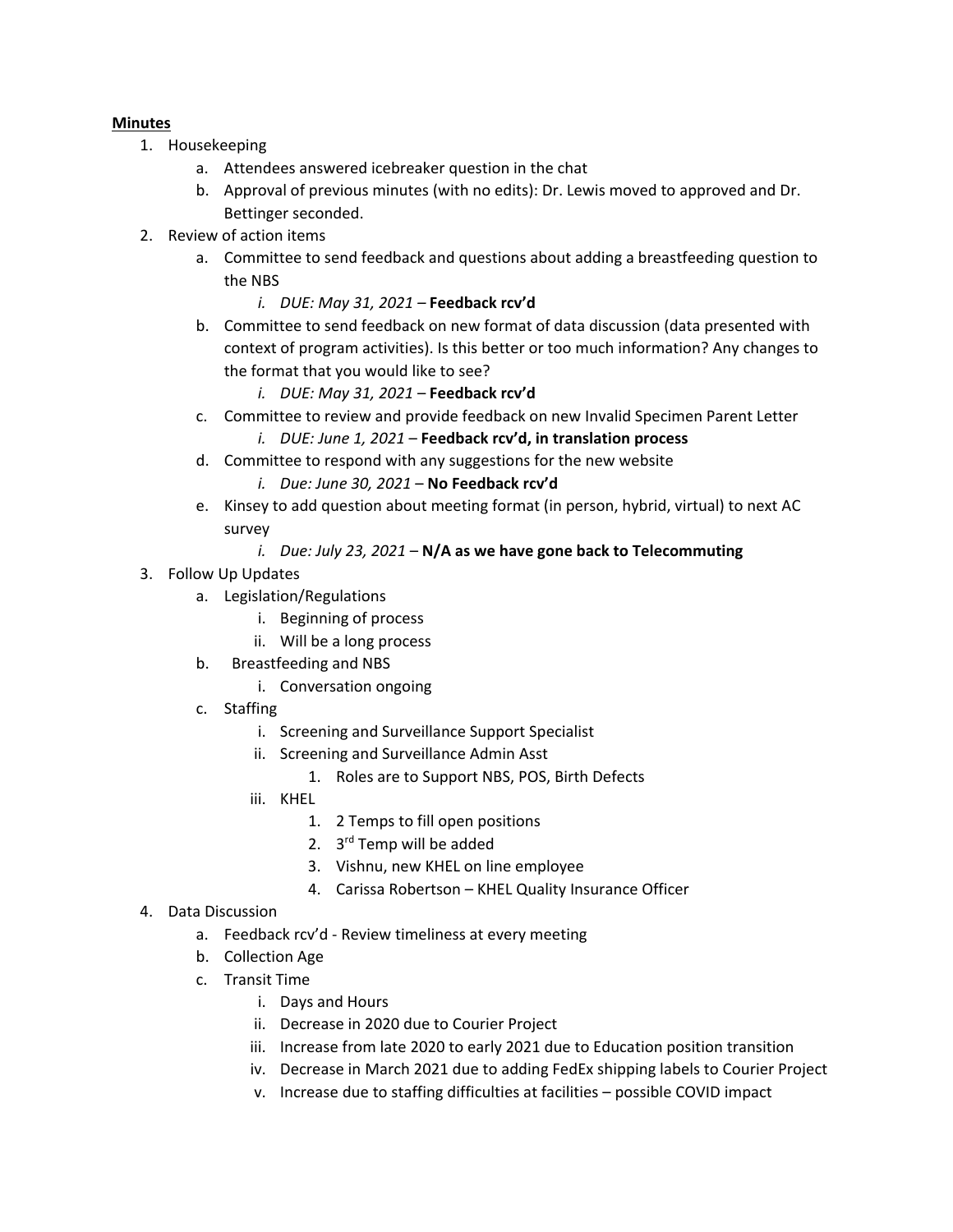- d. Time from Receipt to Report
	- i. 2019 decrease due to lab's protocol change, same day for flagged specimens (re-screen to confirm), used to be confirmed the next day
	- ii. Have seasonal impacts in winter due to shipment delays
	- iii. 2021 higher due to addition of LSD's
	- iv. Still reporting w/in national goals
	- v. Jen Gannon asked target time from birth to report KA national goals for time critical report w/in 5 days, all results reported w/in 7
- e. Average Time of Birth to Report
	- i. Collected 48 hrs or less after birth
	- ii. Consistently most specimens have had lab reports w/in 7 days, actually most w/in 5 days
	- iii. Changes in 2021 due to increased collection delays and transit delays
	- iv. Collected after 48 hrs after birth
		- 1. Typically not reported w/in 7 days
		- 2. Has impact on ability to get reports done
		- 3. Shane Morris will avg time go up again when we add X-ALD? KA no, b/c not doing  $2^{nd}$  tier testing
		- 4. Merlin Butler how many DBS does 75% include? Small numbers or big numbers?
- **f. ACTION: Committee feedback data presentation format is that definitions are needed of terms (Target Time, False Positive, LRN, etc.) and percentages need numbers to be relevant**
	- **i. Document of Definitions / Codebook**
	- **ii. Add numbers of what percentages represent**
- g. Lost to Follow Up Drew Duncan
	- i. Hearing Data identify ways to impact socio-economic populations
	- ii. Can do a better job of connecting with these populations created association with Grace Med
	- iii. Jen Did we look to other states to get insights on how to address these findings? Drew-organic process, no-have not communicated with state partners, internally-know Medicaid is a big factor
	- iv. Jen look at differences between urban and rural areas? Drew-different regions were significant, but didn't mean if you live there you were more likely to fall under LTF

## **5.** Follow Up Updates

- **a.** What Data F/U Collects/Tracks
	- **i.** Jen Gannon track False Negatives? KA Education opportunity; Jen-not educate PCP's; KA-further discussion in another sub-committee
	- **ii.** Shobana track time to find right PCP? KA-Not tracking; MB & ML confirmed they attempt to use all resources to find PCP before calling them
- **b.** Proposed New Dx Forms
	- **i.** Discussed in X-ALD sub-committee
	- **ii.** Need more detailed info from PCP's for NewSteps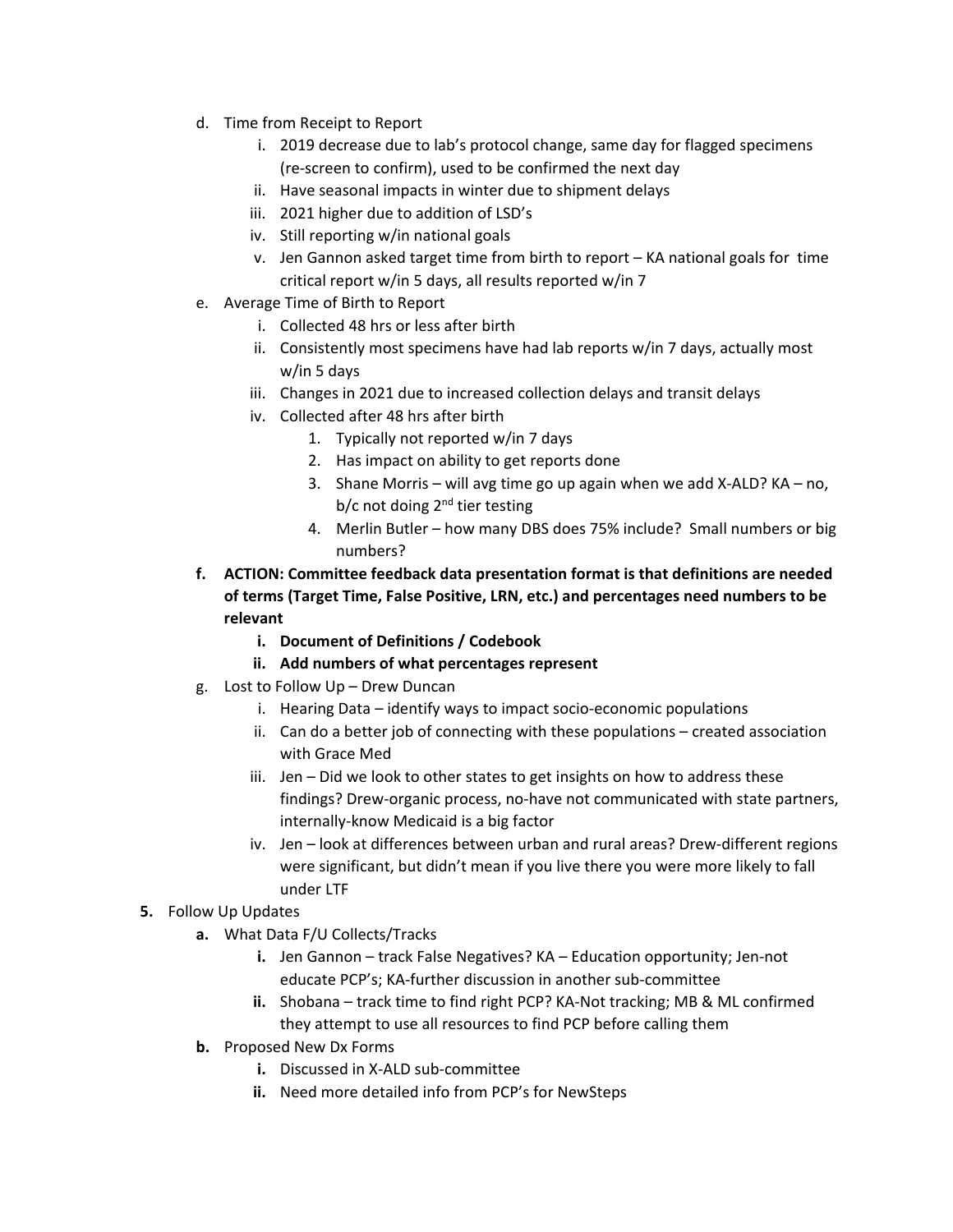- **iii.** Update all forms for each condition to more closely follow and format that we report to NewSteps
- **iv.** Definition of Time to Medical Intervention
	- **1.** Randi Gadea wouldn't it always be when baby referred to Specialist? KA – not always – stop breastfeeding, etc; Randi-clarified talking about LSD's and X-ALD's where referring to Specialist is the first step; KA-yes
- **c.** Referral to Other Services/Supports
	- **i.** Improved/updated letter
	- **ii.** Improving entire process of referring to Part C providers/SHCN and turning into
		- **1.** Drew Good quality improvement project to bring additional support to families
- **d.** Contracts Progress
	- **i.** Medical Director and Specialist Consultants will be moving forward; Jen Gannon-make sure they are consulted-data collection is different than "What do you think about what we want to do?" – Heather-if we make changes, consultation will be made before we do anything. Will contact families too.

## **6.** KHEL Updates

- **a.** COVID-19 and NBS
	- **i.** Staff turnover
	- **ii.** Staff assisting with COVID
	- **iii.** COVID staff assisting with NBS have been pulled back to COVID
- **b.** Sunday Courier Grant
	- **i.** Successful addition to program
	- **ii.** Granted for another year
	- **iii.** Meeting goal of 2.75 days
	- **iv.** Want to get Date of Birth to Reporting TAT down
- **c.** X-ALD
	- **i.** Showed pictured of Mass Spec instruments installed
	- **ii.** Will move forward with training
- **7.** Education Updates
	- **a.** Facility Recognitions for 2020 are now completed.
	- b. New categories: Most Improved.
	- c. Point of Care
		- i. Hearing Screens Completed within 1 month, Hearing screening referral Rate. Percent of CCHD Screen reported.
		- ii. Metabolic:
			- 1. Unsat specimen percent, average collection age, average transit time.
	- d. What to do with blank pages or dead space?
	- e. Website Updates Phase ll
		- i. Completed review
		- ii. Phase ll will foucs on content development
		- iii. If you have suggestions on content for our weblinks, please submit them to [shane.morris@ks.gov](mailto:shane.morris@ks.gov)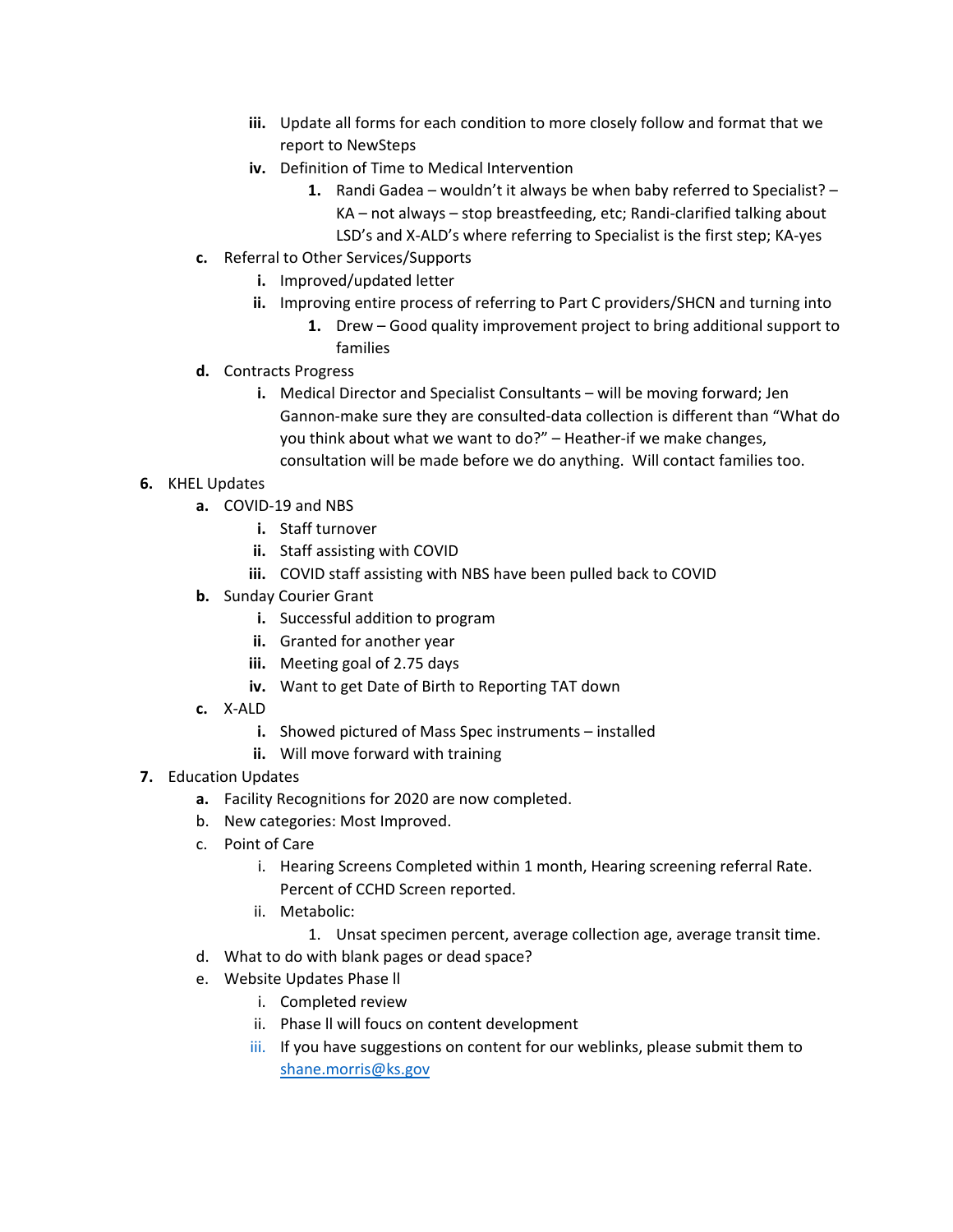## f. Newsletter Stats

- i. We anticipate the creation of a newsletter quarterly, but we have been able to do one every month since January
- ii. Some of the basic statistics of the newsletter are as follows:
	- 1. Audience = 299 subscribers
	- 2. 62 Hearing Coordinators
	- 3. 25 Midwifes
	- 4. 19 KDHE staff
	- 5. 15 FAC members
	- 6. 15 NBS AC Member

g.

|                                | <b>Newsletter</b> | <b>Calendar</b> | <b>Email</b> | <b>Webinar Name</b>             |
|--------------------------------|-------------------|-----------------|--------------|---------------------------------|
|                                |                   |                 |              |                                 |
| <b>Total Registrations</b>     | 33                | 12              | 20           | Blood Spot Collection Technique |
|                                |                   |                 |              |                                 |
| <b>Total Registrations</b>     | 18                | $\overline{2}$  | 12           | NBS Basics and Metabolic Review |
| <b>Total Visitors (clicks)</b> | 2173              | 12              | 24           | Blood Spot Collection Technique |
|                                |                   |                 |              |                                 |
| <b>Total Visitors (clicks)</b> | 64                | $\overline{2}$  | 16           | NBS Basics and Metabolic Review |

## h. New combo brochure

- i. First draft received high approval from Education & Outreach Committee
- ii. Of the color options, green was preferred color for cover
- iii. Official title is still in development
- iv. QR Codes work properly
- v. Room for additional Prenatal Program
- i. X-ALD Brochure
	- i. First draft of the X-ALD Info Brief for Families and Providers completed
	- ii. Used same format as LSD briefs
- j. New outreach opportunities
	- i. Prairie Band Potawatomi Nation Health Clinic
	- ii. KDHE funded providers (20 total providers):
		- 1. Teen Pregnancy Targeted Case Management (TPTCM) Program
		- 2. Pregnancy Maintenance Initiative (PMI)
	- iii. Partnered with Children & Families Unit to collaborate on outreach materials
- k. Dr. Phil informed the committee that Lab exchange will be ready in 3 -4 weeks.
	- i. Idea will be that hospitals can submit the demographic information electronically.
- 8. Subcommittee Updates
	- a. Metabolic
		- i. Lab continues to collect data to determine utility of a new ratio to better identify babies at risk for VLCAD
			- 1. C14:1/C16-OH ratio for carriers vs. diagnosed infants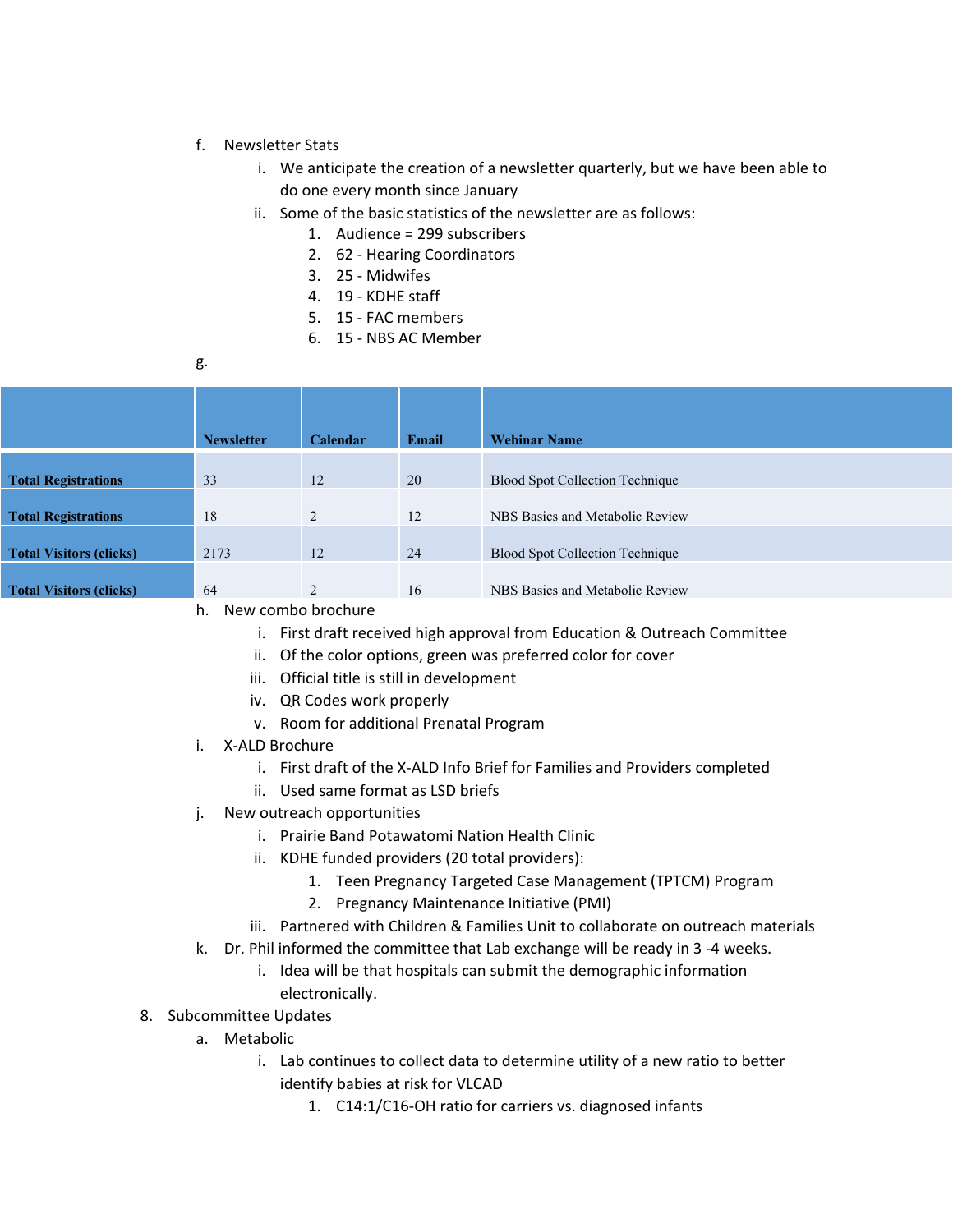- ii. FYI Guanidinoacetate methyltransferase (GAMT) deficiency
	- 1. In discussions to be added to the RUSP
	- 2. Could be added to KS panel without much laboratory effort
	- 3. Incidence is low at 1/250,000 in KS
- iii. Committee will continue to meet every three months, as needed
- b. X-ALD
- 1. Follow Up progress:
	- 1. PCP "Next Steps" clarified
	- 2. Follow Up Letter/Fax drafts for pilot completed & reviewed
	- 3. Diagnostic Reporting Form completed & reviewed
	- 4. ACT sheet and Physician Info sheet drafts in committee review currently
	- 5. Pilot tracking sheet for Case Management prepared
- ii. Education and Communications progress:
	- 1. Info Sheet for Families in committee review currently
	- 2. Info Brief for Physicians in progress
	- 3. Communications materials in progress (social media, announcement letter, press release, etc.)
- iii. Laboratory progress:
	- 1. Building modifications made
	- 2. MS Equipment installed
- c. LSD Subcommittee
	- i. Specimens analyzed, approx. 30,000

|             | <b>Diagnosis Confirmed</b> | <b>False Positive</b> | <b>Pending Diagnosis</b> |
|-------------|----------------------------|-----------------------|--------------------------|
| <b>GAA</b>  |                            |                       |                          |
| <b>IDUA</b> |                            |                       |                          |
| Total       |                            |                       |                          |

nd

- ii. Using Two Types of 2 tier screening is very beneficial!
- iii. Updated follow up protocol to recommend *consultation* with a specialist for next steps in cases where an infant has had two or more borderline screening results
	- 1. Laboratory protocol did not change if results are borderline, the report will say borderline regardless of number of previous borderline results for LSDs
- iv. Due to global shortages in supplies, our vendor for second tier genetic screening has changed their protocol to send specimens to a third party
	- 1. Our contract for this service is still with Baebies, Inc. and they are still fulfilling the contract to complete second tier screens
	- 2. Change has caused temporary delay in genetic screening results as the change is implemented